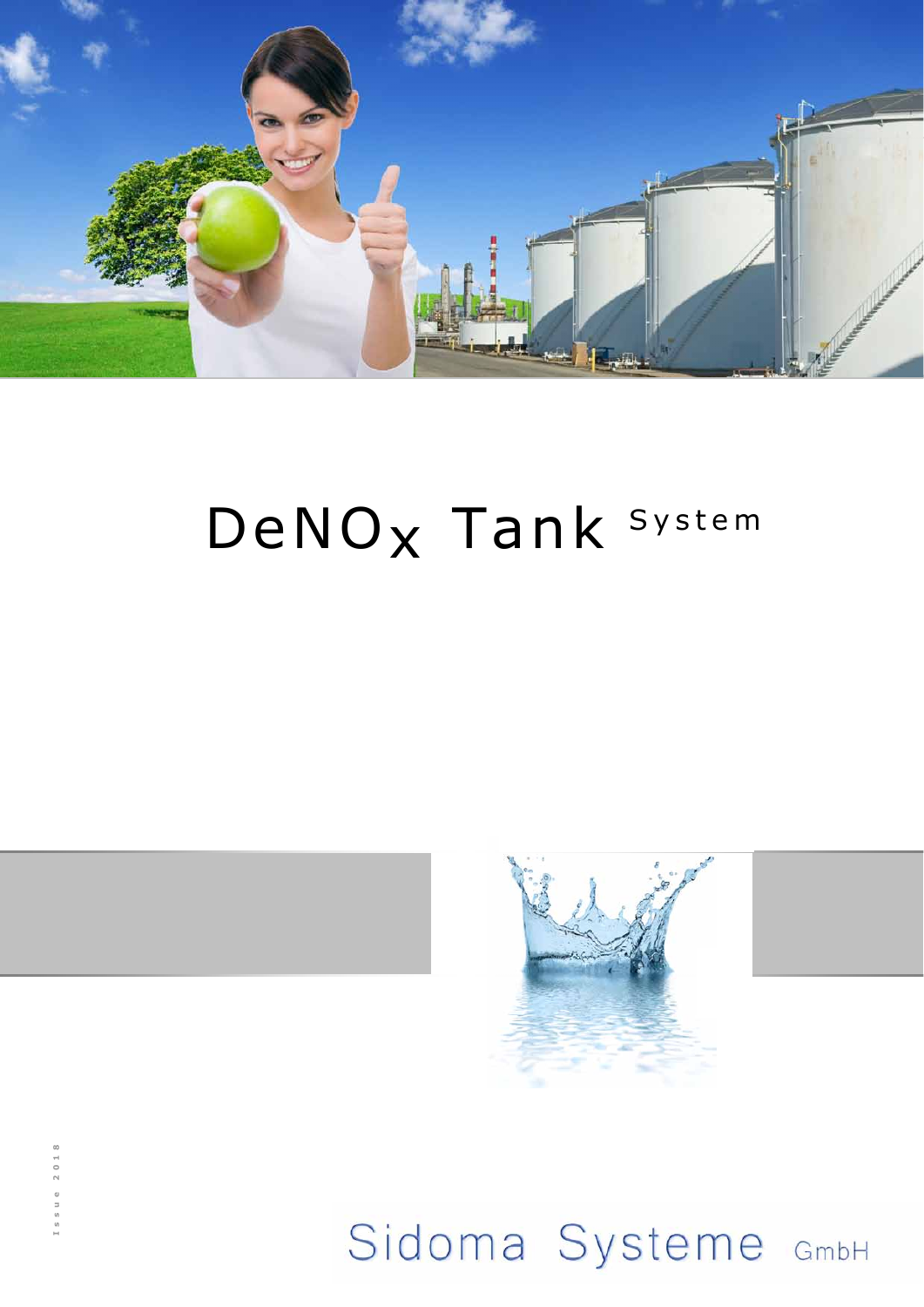### Storage Tank Safety System

2<sup>nd</sup> Containment

- 1 Solution
- 0 Leakage

Aboveground double wall storage tank with monitored bottom discharge become a state of the art solution for flammable, chemical and water polluting liquids. This breaking technology allows the first time to open a double wall tank below the liquid level. This method combines the advantages of a single wall tank with the safety aspect of a double wall tank.

#### Our system , your advantage !



# E n v i r o n m e n t

#### System overview

Your decision

The two valves after the opening represent the inner and outer wall of the tank. The tightness of both valves in "close" position is continuously monitored with the leak detection device. This is in addition to the leak detection of the secondary containment of the tank itself.



 $NH<sub>3</sub>$ 

 $CH<sub>4</sub>N<sub>2</sub>$ C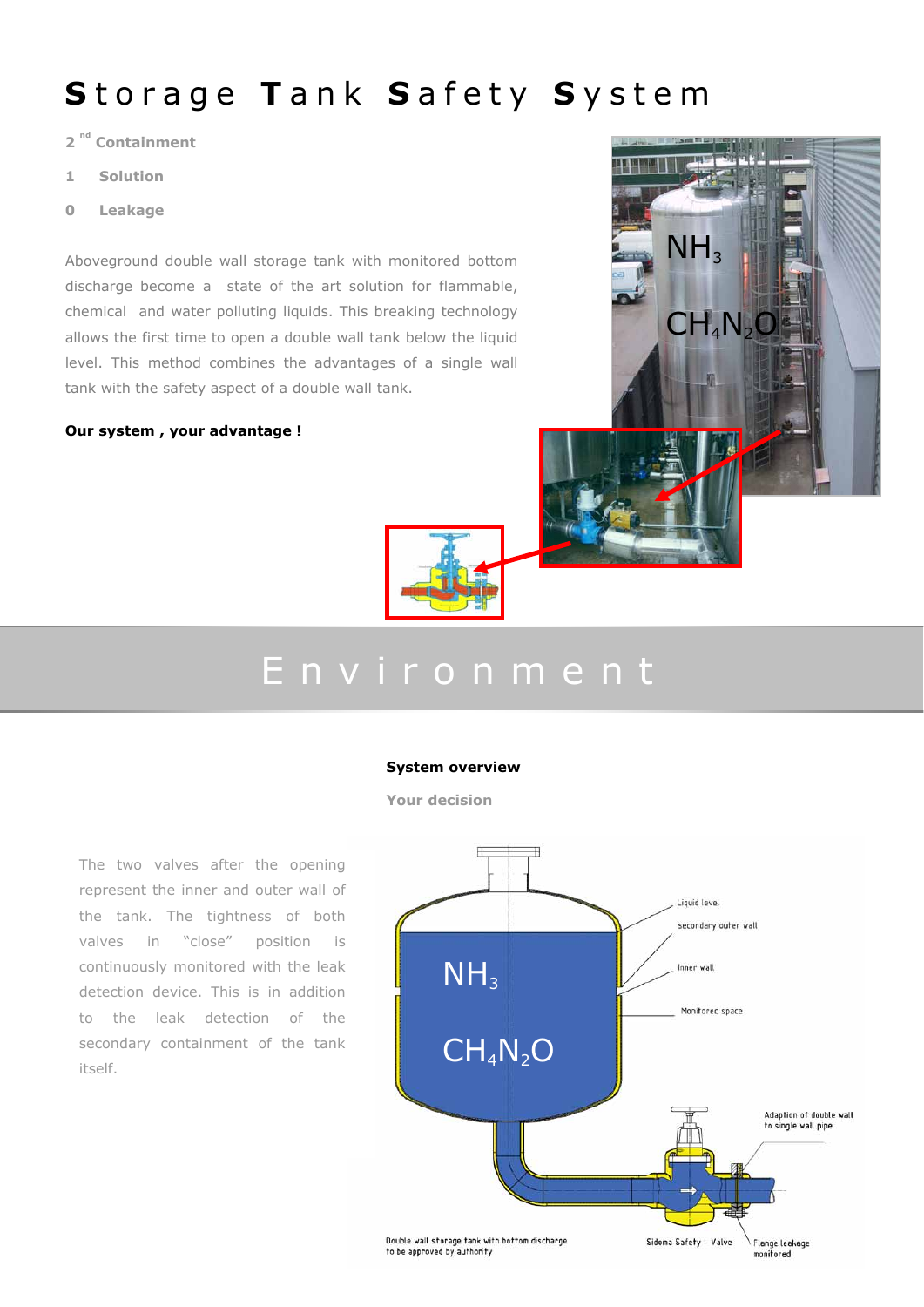### 1 2

?



### System Comparison

#### Advantages acc. to concrete containment

- According to concrete containment (1) the double wall system (2) present the best protection of ground water and emissions to the atmosphere
- The monitored containment prevent emissions and malfunctions can be detected and reported without releasing the medium to the atmosphere
	- Advanced warning system for possible emissions and leakage
- 20% less costs for new installations in using the double wall system.
- 80% less running costs for the maintenance of the plant (i.e. renovation of concrete containment)
- The flexibility of the tanks are not limited to time and location
- insurance-bonus by implementing this save technology
- Double walled systems represent the best available security for your plant , personell and environment
- In case of malfunction you have an additional opportunity of cooling the system in the containment

Safety, thats for sure !

## S o l u t i o n

#### Advantages acc. to top load double-wall tanks

- No limitation in height of tanks
- No capsulated pump or
- No self priming pump
- No ascending pipe.
- No cost intensive work on pump in ex area
- No bottom sediment
- No problem with residual cleaning
- Space saving vertical version
- Static pressure guarantees automatic discharge.
- monitoring of medium can be extended to the pipe



2 3



!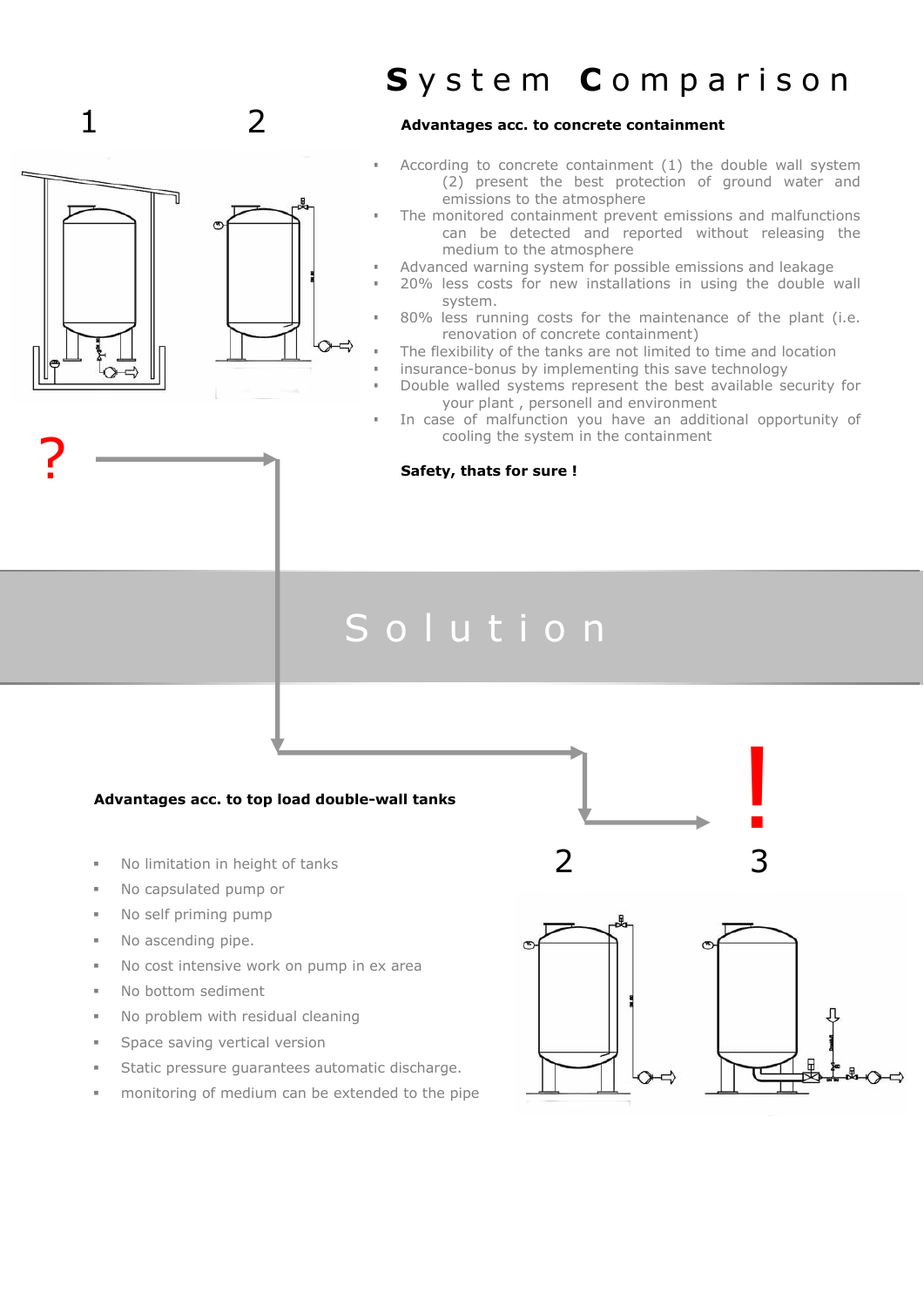# Sidoma Safety Systems

Breaking technology !



\*to be approved by authority Double wall aboveground steel storage tank with monitored bottom discharge and extended safety circuit.

# Green Tech

#### System description

Two tandem joined valves are pneumatically opened for removal of the liquid out of the tank.

After the removal, the valves are closed by deduction of the auxiliary energy.

The valves are equipped with limit switches and signal "valve close". The pipe between the valves are overlapped with compressed air  $P_1 = 4$ bar (opening of the solenoid valve M3)

The working pressure is monitored by the pressure switch  $P_{1}$ .  $P_A$ = pressure alert = 3,8 bar - 3,9 bar

If new removal is demanded, solenoid valve M3 close and solenoid valve M2 opens. The pressure in the pipe is released to the environment.

If the pressure switch  $p_s =$  system pressure reach 0,8 bar, M2 close and the valves can be opened again.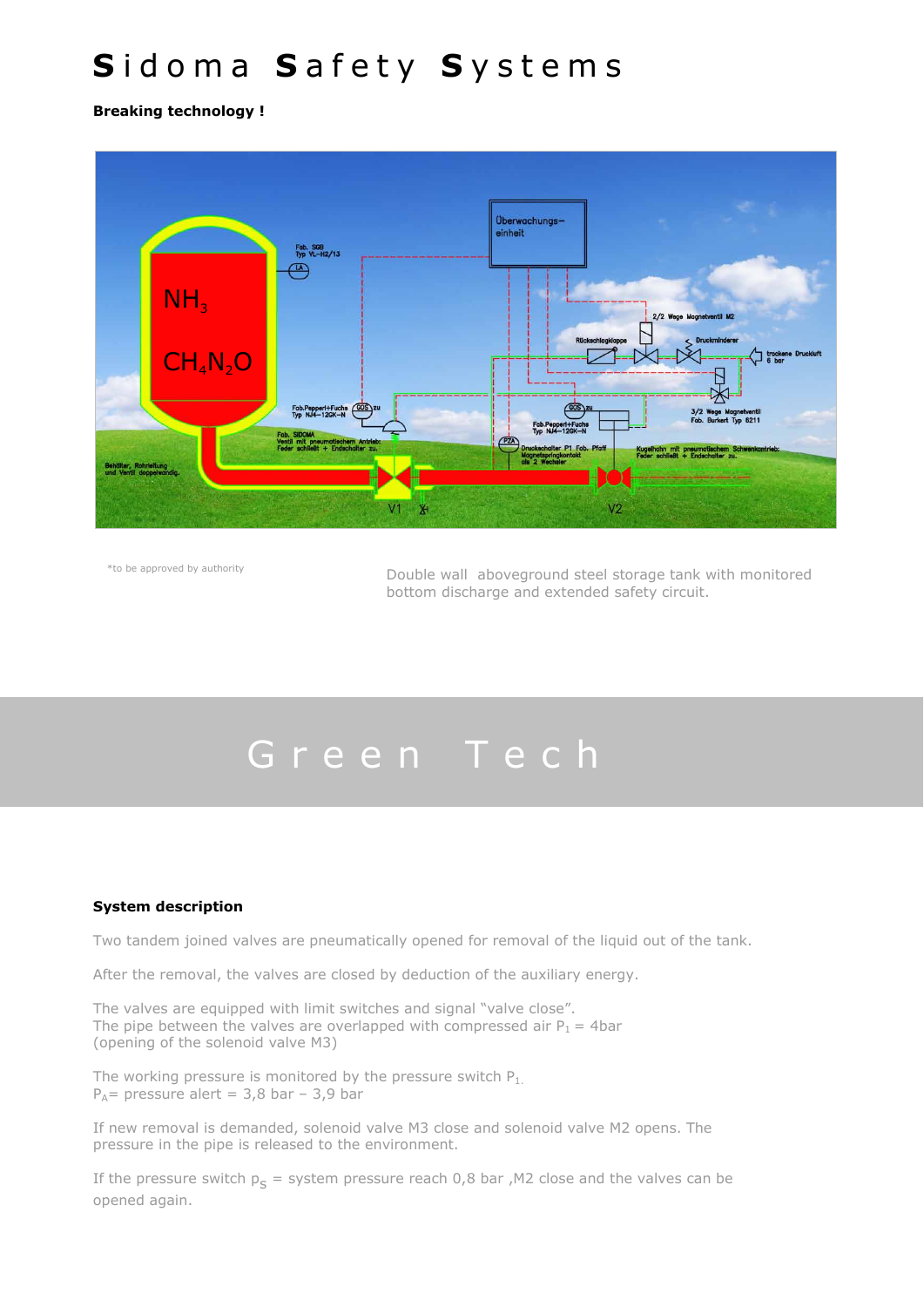# Legislation

Basic permissions for double walled steel storage tanks with monitored bottom discharge

- 1. The bottom discharge has to be equipped with two separate simultaniously opening and closing valves. These valves must have a fail save close function. The tightness of the valves in close position has to be monitored by means of a leak detection device.
- 2. In case of a leak detection alert in the secondary containment both valves at the bottom discharge has to be kept close.
- 3. The bottom discharge pipe including the body of the first valve has to be double walled as an extension of the monitored secondary containment of the tank. The requirements of basic permissions for leak detection devices are valid for the tank and the extended monitored space.
- 4. After the opening of the discharging pipe at the bottom of the tank it is forbidden for the extended monitored space to have any removable connections. The maximum length is 2.5 m.
- 5. The tightness of the bottom discharge has to be guaranteed in case of 30 minutes of fire.

#### Green technology at its best !

.



# P r o v e n T e c h n o l o g y